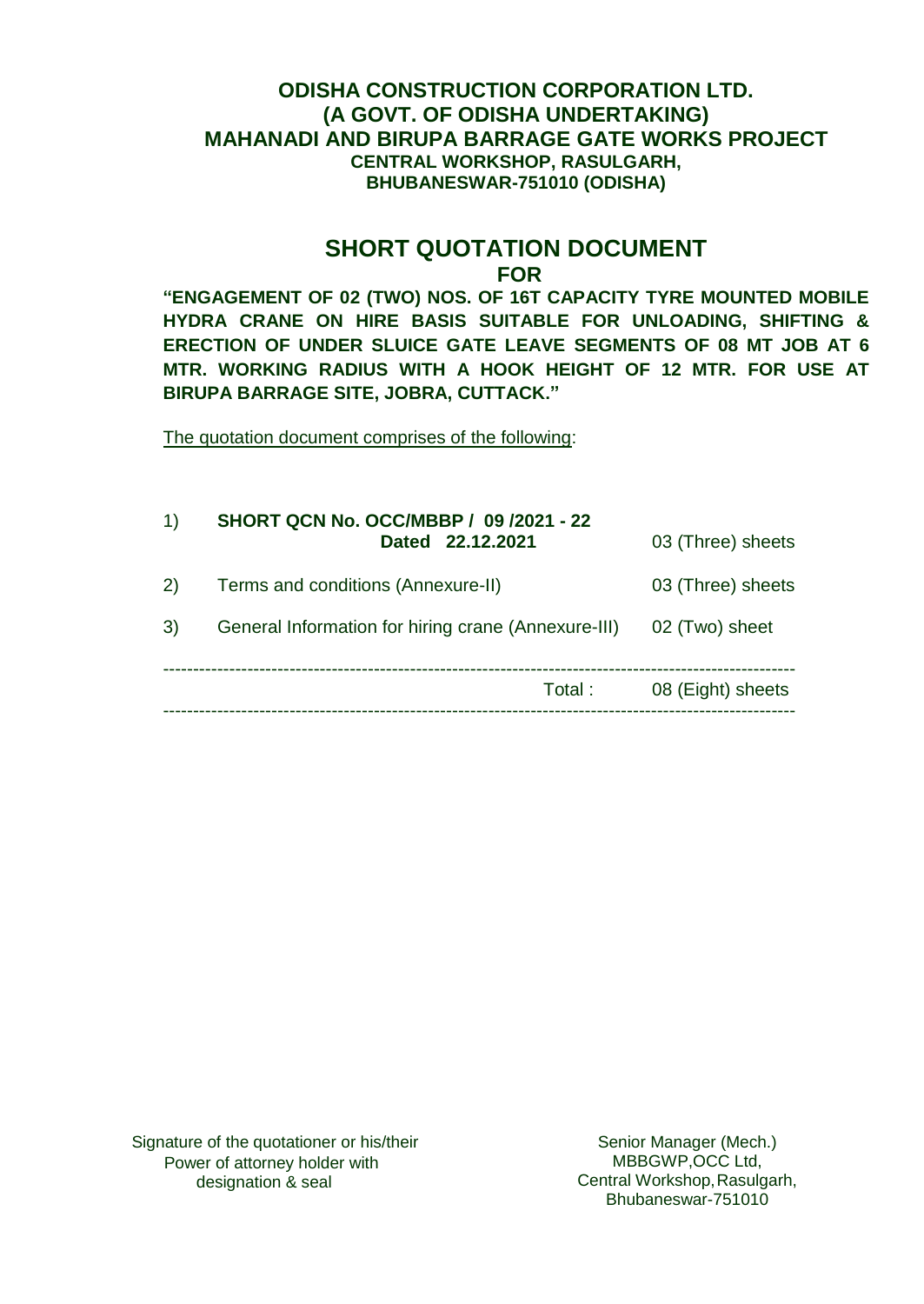## **ODISHA CONSTRUCTION CORPORATION LIMITED (A GOVT. OF ODISHA UNDERTAKING) MAHANADI AND BIRUPA BARRAGE GATE WORKS PROJECT CENTRAL WORKSHOP, RASULGARH, BHUBANESWAR-751010 (ODISHA)**

### **SHORT QUOTATION CALL NOTICE No. OCC/MBBP/ 09 /2021-22 Dated 22.12.2021**

Sealed short quotations are invited from interested reputed crane owners or private individuals for **"ENGAGEMENT OF 02 (TWO) NOS. OF 16T CAPACITY TYRE MOUNTED MOBILE HYDRA CRANE ON HIRE BASIS SUITABLE FOR UNLOADING, SHIFTING & ERECTION OF UNDER SLUICE GATE LEAVE SEGMENTS OF 08 MT JOB AT 6 MTR. WORKING RADIUS WITH A HOOK HEIGHT OF 12 MTR. FOR USE AT BIRUPA BARRAGE SITE, JOBRA, CUTTACK."** for periods as mentioned in Annexure-II.

- 1. The cranes must be in good working condition and must have valid registration certificate, insurance certificate, fitness certificate, proof of up-to-date tax payment etc. which are mandatory for plying of cranes.
- 2. The operators of the cranes must have valid Driving license and should be sufficiently experienced for operating the same.
- 3. The operating crew should be well behaved, gentle and obedient in nature.
- 4. The crane provider must furnish Annexure-I "Bid Security Declaration" in lieu of EMD in enclosed format on Job-worker's letter head.
- 5. The rate of hire charge to be quoted separately in the general bid information (including fuel).
- 6. The details of the make and year of manufacture of the cranes, registration No., and name of the drivers with driving License No. and period of validity should be specifically provided in the general bid information to be furnished with the quotation (Annexure-III).
- 7. The quotation completed in all respect should reach the undersigned on or before **27.12.2021** by **1.00 P.M.** and shall be opened on the same day at **2.00 P.M.** in presence of the bidders or their authorized representatives.
- 8. The quotation document may be downloaded from OCCL website **[www.odishaconstruction.com](http://www.odishaconstruction.com/)** and non-refundable cost of quotation document amounting to Rs. **472/- (400 + GST @ 18%),** in shape of Account Payee Demand Draft drawn on any nationalized/scheduled bank payable at Bhubaneswar only in favour of **Odisha Construction Corporation Ltd.- Project Account** may be deposited along with the quotation.
- 9. Agency registered under NSIC/MSME for participation in tender / quotation are not entitled for exemption from payment of EMD / Security Deposit /Tender paper cost / quotation paper cost as per provision exist in O.P.W.D code and amended by Govt. of Odisha, Department of Water Resources.

 Signature of the quotationer or his/their Power of attorney holder with designation & seal

Senior Manager (Mech.) MBBGWP,OCC Ltd, Central Workshop,Rasulgarh, Bhubaneswar-751010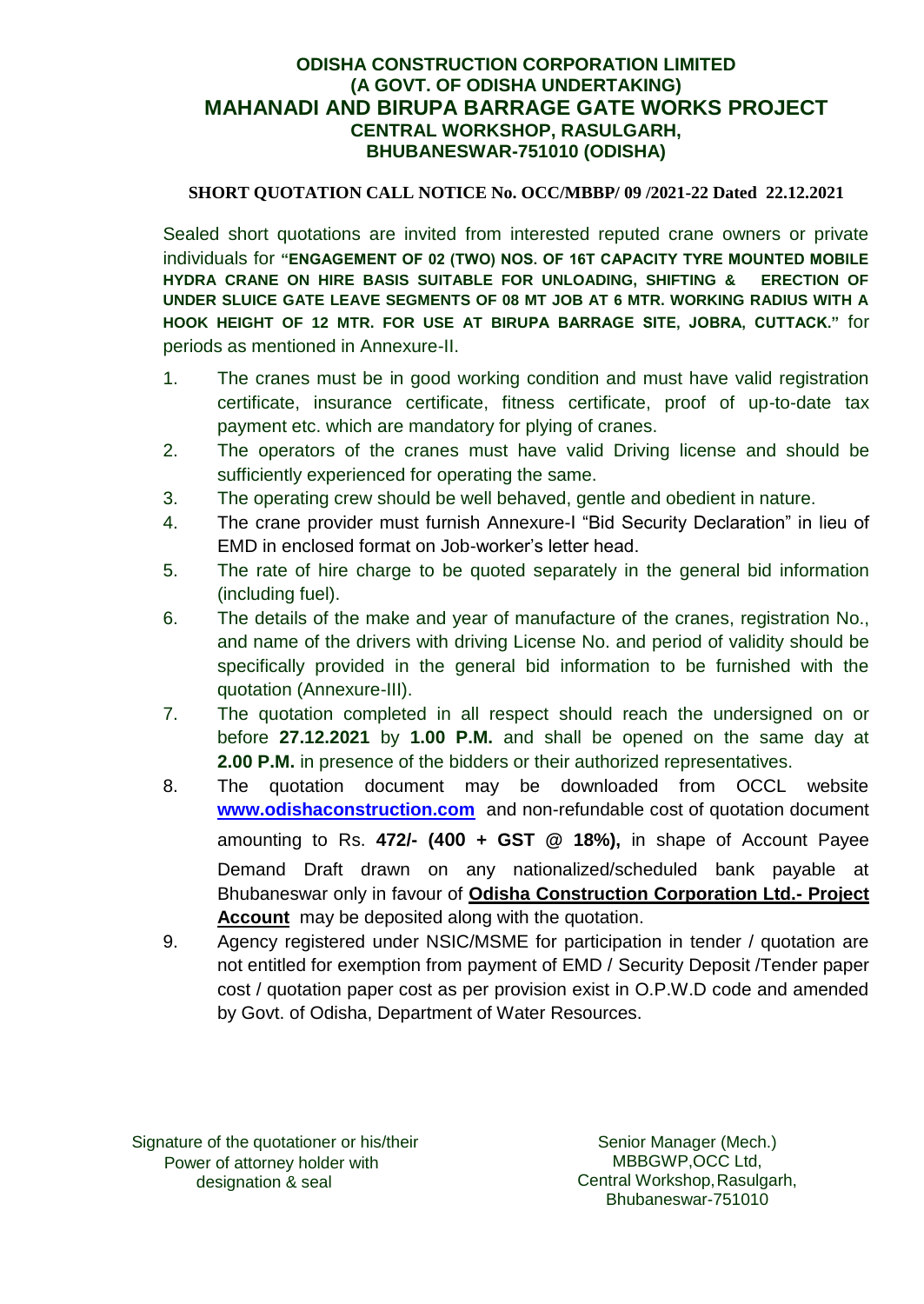#### **ANNEXURE-I**

### **FORMAT OF BID SECURITY DECLARATION FROM JOB-WORKER IN LIEU OF EMD (On Job-Workers Letter Head)**

That in the event we withdraw/ modify our bid during the period of validity or I/we fail to execute formal contract agreement within the given timeline or I/we commit any breach of Tender Conditions/contract which attracts penal action and I/we will be suspended from being eligible for bidding/award of all future contract (S) of OCCL/Government of Odisha for a period of three years from the date of committing such breach.

> Signature and seal of Authorised signatory of Job-Worker

Name of Authorised Signatory…………………………..

Company Name……………………………………………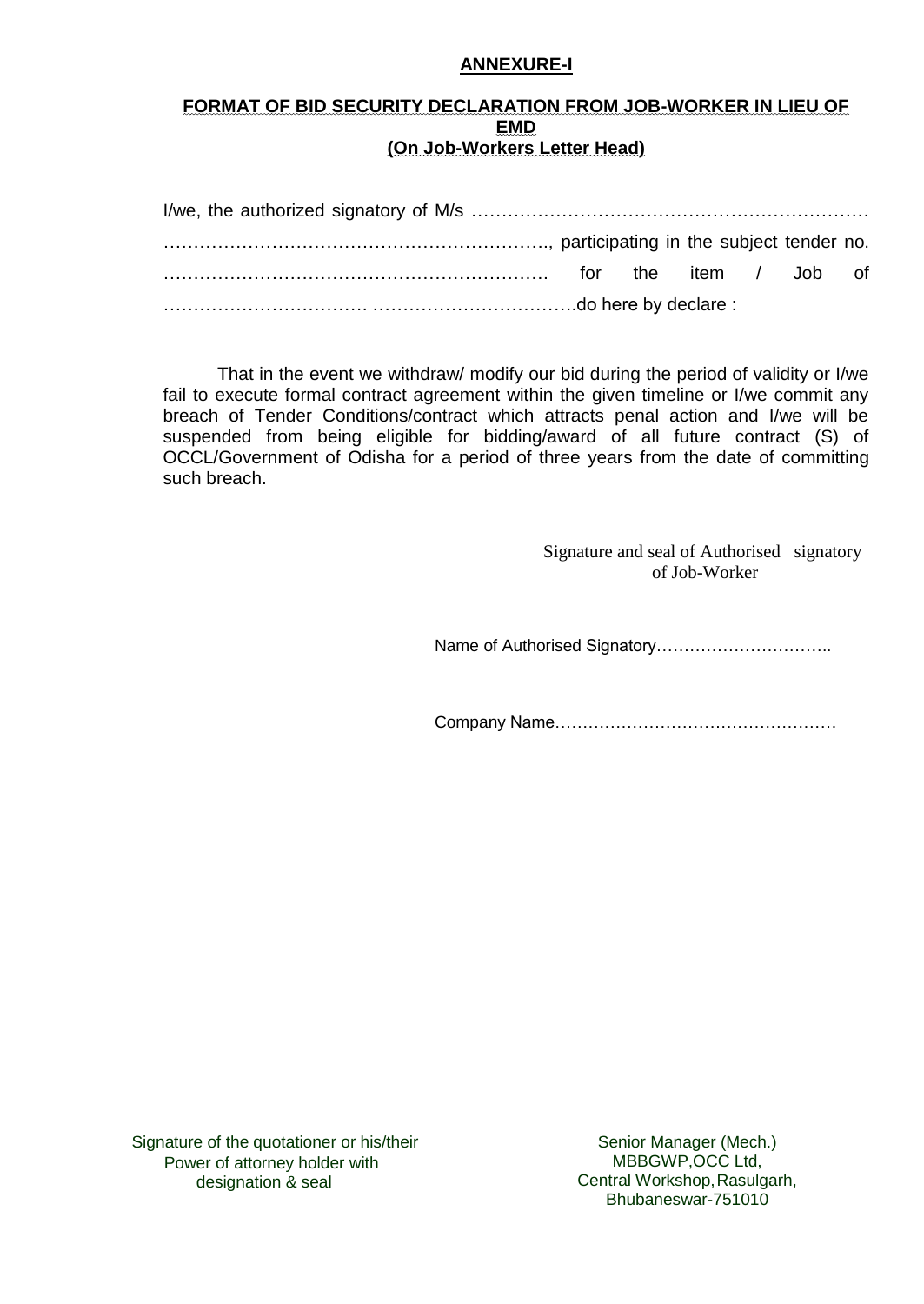# **TERMS AND CONDITIIONS**

- 1. The cranes shall be deployed at Birupa Barrage Project, Jobra, Dist.-Cuttack for a period of 0**7 (Seven) work-days** from the date of issue of work order by the undersigned. Period of deployment of the crane at above project site may be extended or reduced as per requirement & payment shall be made for work days engagement at the rate quoted per day.
- **2.** The cranes should be suitable for erection of 08 MT job at 6 Mtr. radius with a hook height of 12 Mtr..
- 3. The hired cranes, during period of contract, shall have all necessary valid MV documents such: valid registration certificate, insurance certificate, fitness certificate, proof of up-to-date tax payment etc. and D.L. of the operator available all the times. On hiring the cranes, the OCCL shall not be responsible for any damage / loss caused to hired crane or loss of life / injury made to any person or damage to any property on account of use of hired crane in any manner whatsoever. The owner of the crane shall be responsible for all such litigation / liabilities.
- 4. The hire charges shall be paid for the period of engagement as per actual work days & Annexure-III, including cost of diesel. All the expenditure of the crane towards repair, replacement of spare parts, lubricating oil of engine, gear box, differential, required coolant, tyres & tubes, battery etc. will be borne by the owner of the crane.
- 5. Salary, T.A., D.A etc. of the operating crew will be borne by the owner of the crane.
- 6. It shall be the responsibility of the owner of the crane to provide good operating crew and the salary & other dues of those persons shall be borne by the owner of the crane.
- 7. In case of the crane does not report regularly, the authority will be at liberty to cancel the agreement and may engage crane from other source.
- 8. The crane shall be in good running condition during the period of contract.
- 9. If the services are found to be unsatisfactory, the client shall be at liberty to terminate the agreement.

 Signature of the quotationer or his/their Power of attorney holder with designation & seal

Senior Manager (Mech.) MBBGWP,OCC Ltd, Central Workshop, Rasulgarh, Bhubaneswar-751010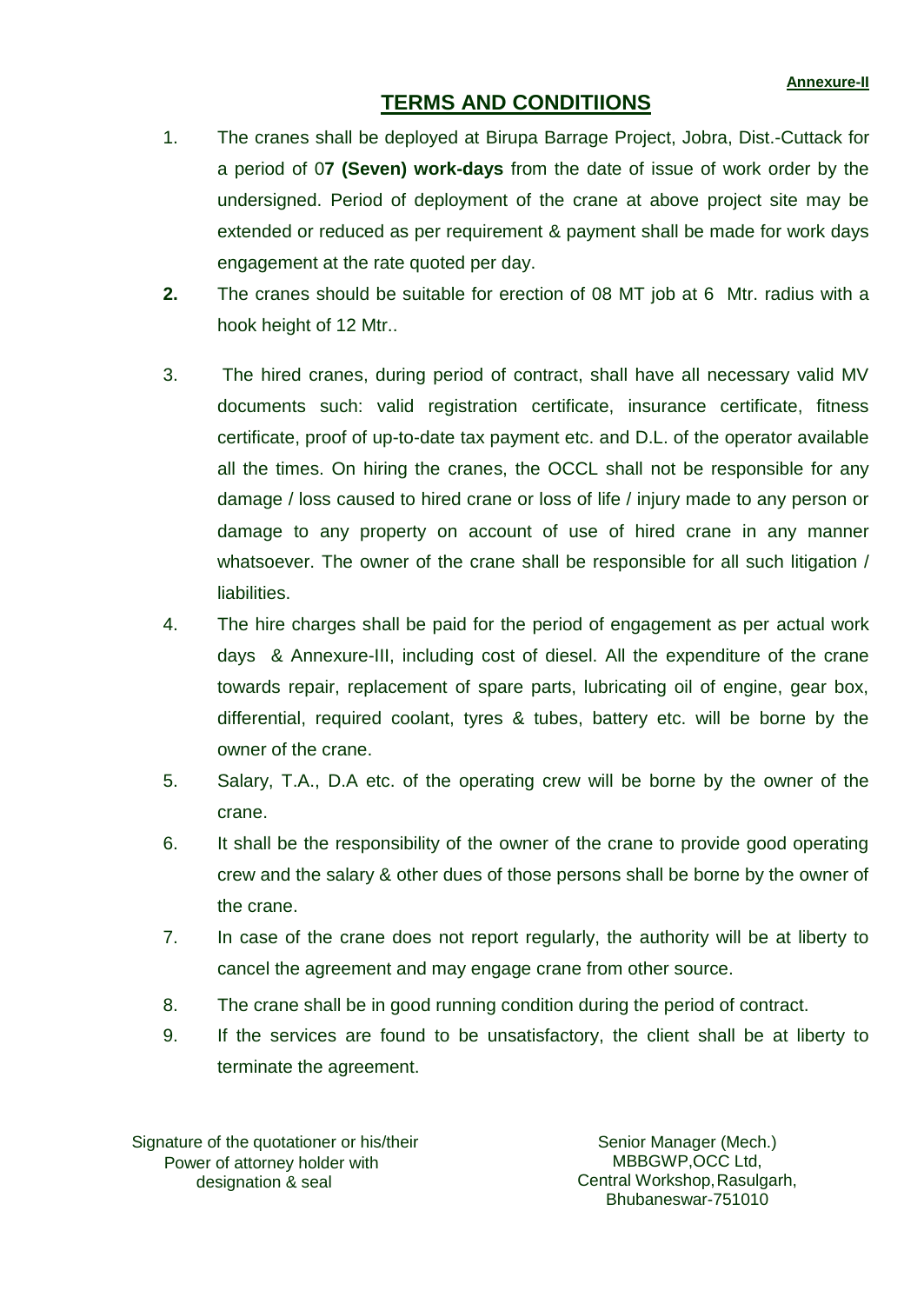- 10. In case the service provider intends to withdraw the services of the crane and terminate the agreement, it shall be mandatory for him to issue one week notice before such withdrawal of service and termination of agreement.
- 11. If the bidder violates any of the terms of contract, OCC shall forfeit the entire amount of security deposit.
- 12. Cranes will be deployed at worksite of Birupa Barrage, Cuttack & the timing will be from 8.00 AM to 5.00 PM including 1 hour lunch break. If required, the cranes shall be used beyond the specified time as decided by the client shall be final & binding on the owner of the cranes.
- 13. Running of the cranes will be responsibility of the service provider and he shall provide operating crew for that.
- 14. Rigging staff shall be provided by OCCL along with required slings.
- 15. No accommodation at sites of work shall be provided by OCCL to the operating crew.
- 16. The security of the cranes at sites of work will be the responsibility of the owner of the cranes.
- 17. Log book shall be signed daily by both the parties.
- 18. In case of any major breakdown of the equipment, another crane of same type & capacity shall be made available by the service provider at his cost within a week time.
- 19. Employees Provident Fund., wherever applicable, shall be payable by the "Owner of the crane" as per the Provident Fund Rules in force and shall keep the "Corporation" indemnified for it. He should get the registration number for this from the Regional Provident Fund Commissioner, Odisha. He shall produce the records in support of payment of EPF/FPF dues to the "Engineer-in-Charge" for check and record by the "Engineer-in-Charge".
- 20. The Employees State Insurance Scheme (ESI), wherever applicable, shall be payable by the "Owner of the crane" as per the E.S.I. Rules in force and shall keep the "Corporation" indemnified for it. He shall produce the records in support of payment of ESI dues to the "Engineer-in-Charge" for check and record.
- 21. Workmen Insurance: The workmen insurance shall be the responsibility of the "Owner of the Crane". He shall produce the records in support of workmen insurance to the "Engineer-in-Charge" for check and record.

 Signature of the quotationer or his/their Power of attorney holder with designation & seal

Senior Manager (Mech.) MBBGWP,OCC Ltd, Central Workshop, Rasulgarh, Bhubaneswar-751010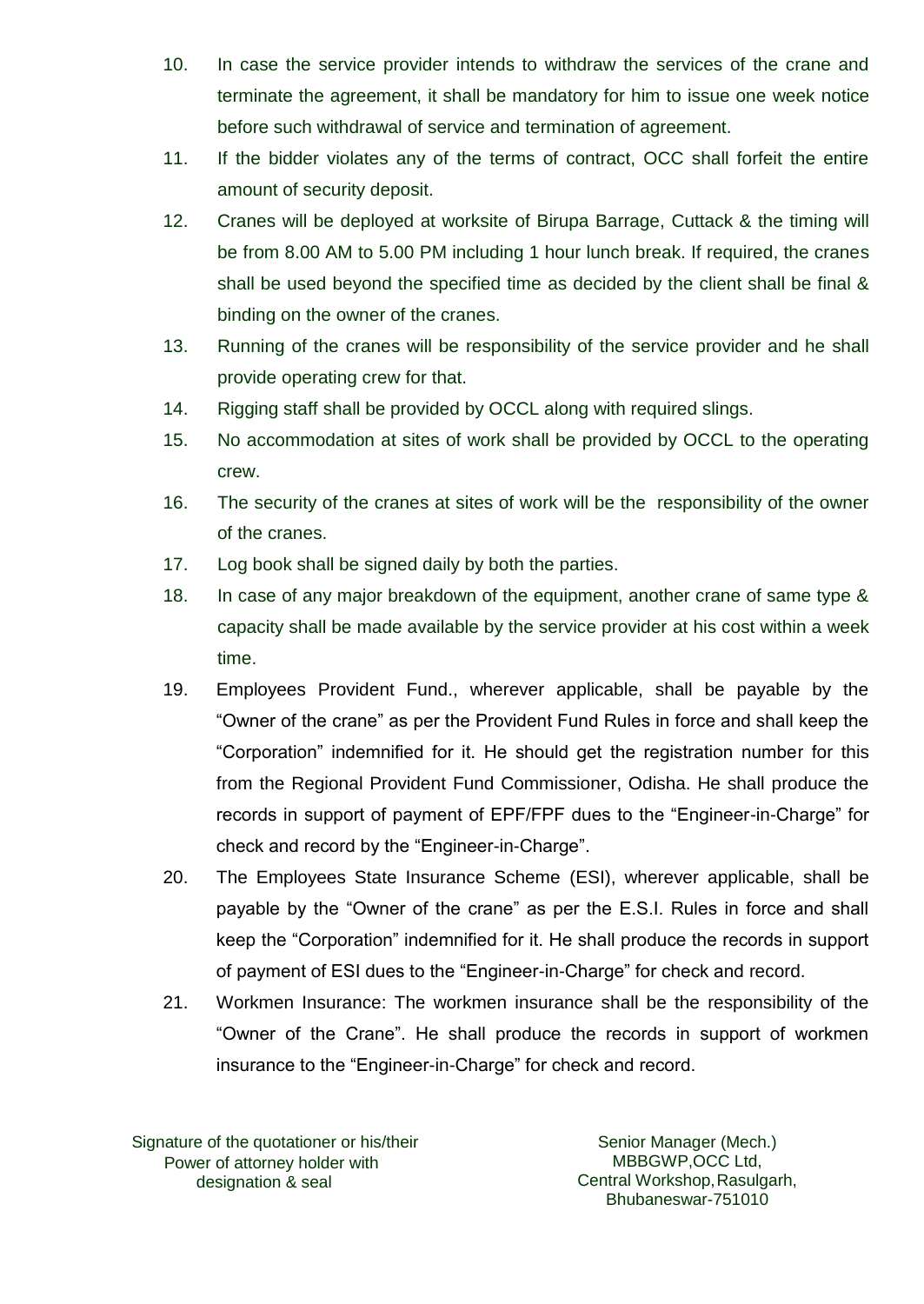- 22. 2(Two)% shall be deducted and kept withheld from hire charge bills of the "Owner of the Crane" towards EPF, FPF and ESI dues. If the "Owner of the Crane" produces clearance in support of deposit of EPF, FPF and ESI dues with the concerned authority within 3(Three) months from the end of each financial year, the above withheld amount shall be released. Otherwise, the "Corporation" shall deposit the same with Provident Fund Authority and ESI Authority. Penalty, if any, shall be recovered from the "Owner of the Crane".
- 23. Any dispute arising out of this tender or order thereof is to be settled in proper court under the jurisdiction of Odisha High Court at Cuttack or courts under the jurisdiction of Odisha High Court at Bhubaneswar only.
- 24. The authority reserves absolute right to accept or reject any or all tenders without assigning any reason thereof.

Senior Manager (Mech.) MBBGWP,OCC Ltd, Central Workshop, Rasulgarh, Bhubaneswar-751010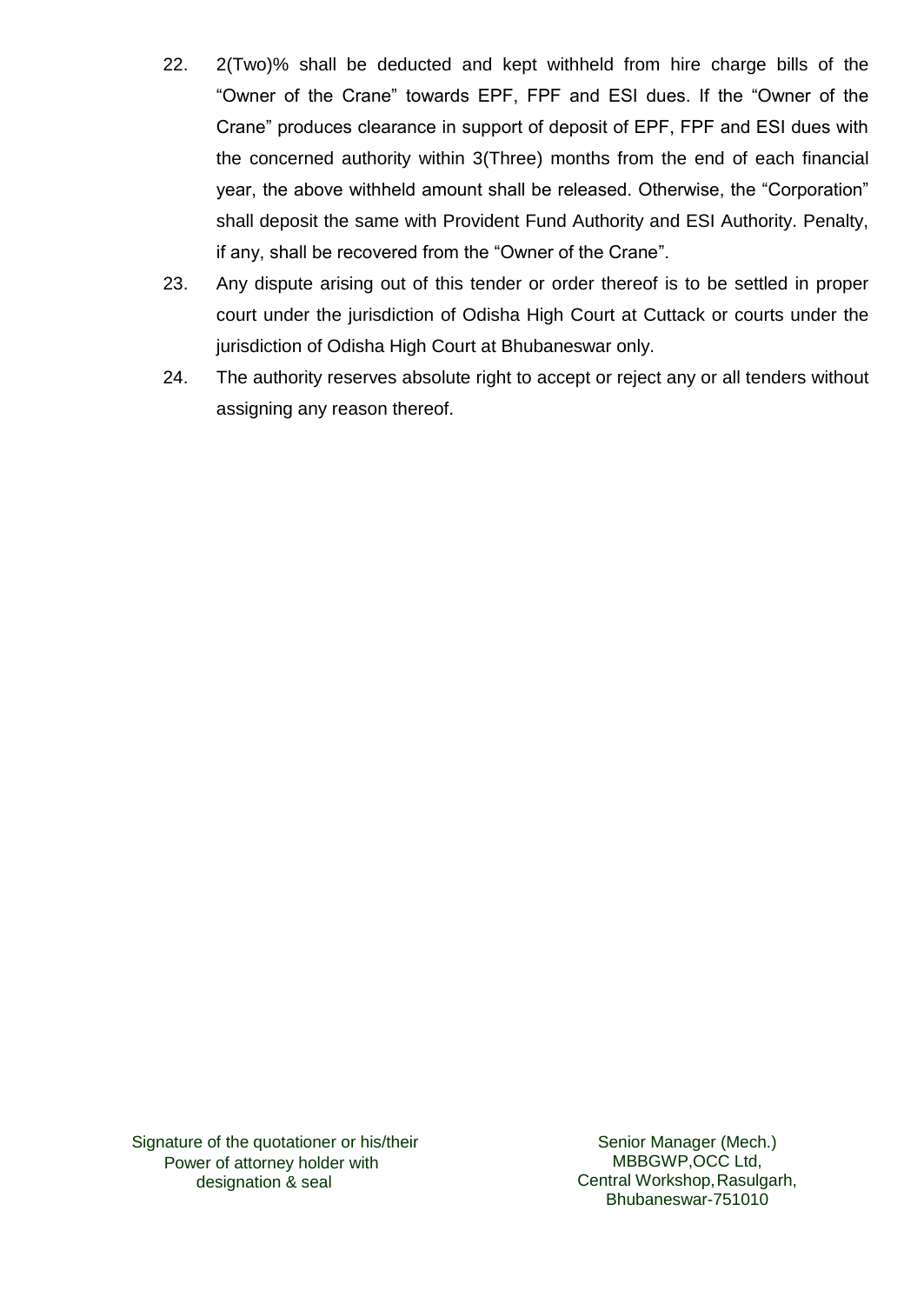# **GENERAL INFORMATION FOR HIRING CRANE - 1**

| 1.  | Registration No. of crane-1                                                                                                            |               |  |
|-----|----------------------------------------------------------------------------------------------------------------------------------------|---------------|--|
| 2.  | Type of crane                                                                                                                          |               |  |
| 3.  | Year of manufacture                                                                                                                    |               |  |
| 4.  | Model                                                                                                                                  |               |  |
| 5.  | Date of registration                                                                                                                   |               |  |
| 6.  | Name & complete address<br>of the owner of crane                                                                                       |               |  |
| 7.  | Fitness certificate validity                                                                                                           |               |  |
| 8.  | Permit validity                                                                                                                        |               |  |
| 9.  | Insurance validity                                                                                                                     |               |  |
| 10. | Name / Address of the operator                                                                                                         |               |  |
| 11. | D.L. No. & Validity of the<br>D.L. of the Operator                                                                                     |               |  |
| 12. | Proposed hire charge of the crane<br>including fuel cost                                                                               |               |  |
| 13. | (i) Per day<br>Rate of hire charge of crane<br>per hour including fuel cost<br>(beyond normal working time/<br>during weekly off days) | : Rs.         |  |
| 14. | <b>Contact Number of the</b><br>Service Provider (Quotationer)                                                                         |               |  |
|     | (Mobile No.                                                                                                                            | Telephone No. |  |

Certified that the informations submitted above are true to be best of my knowledge and belief.